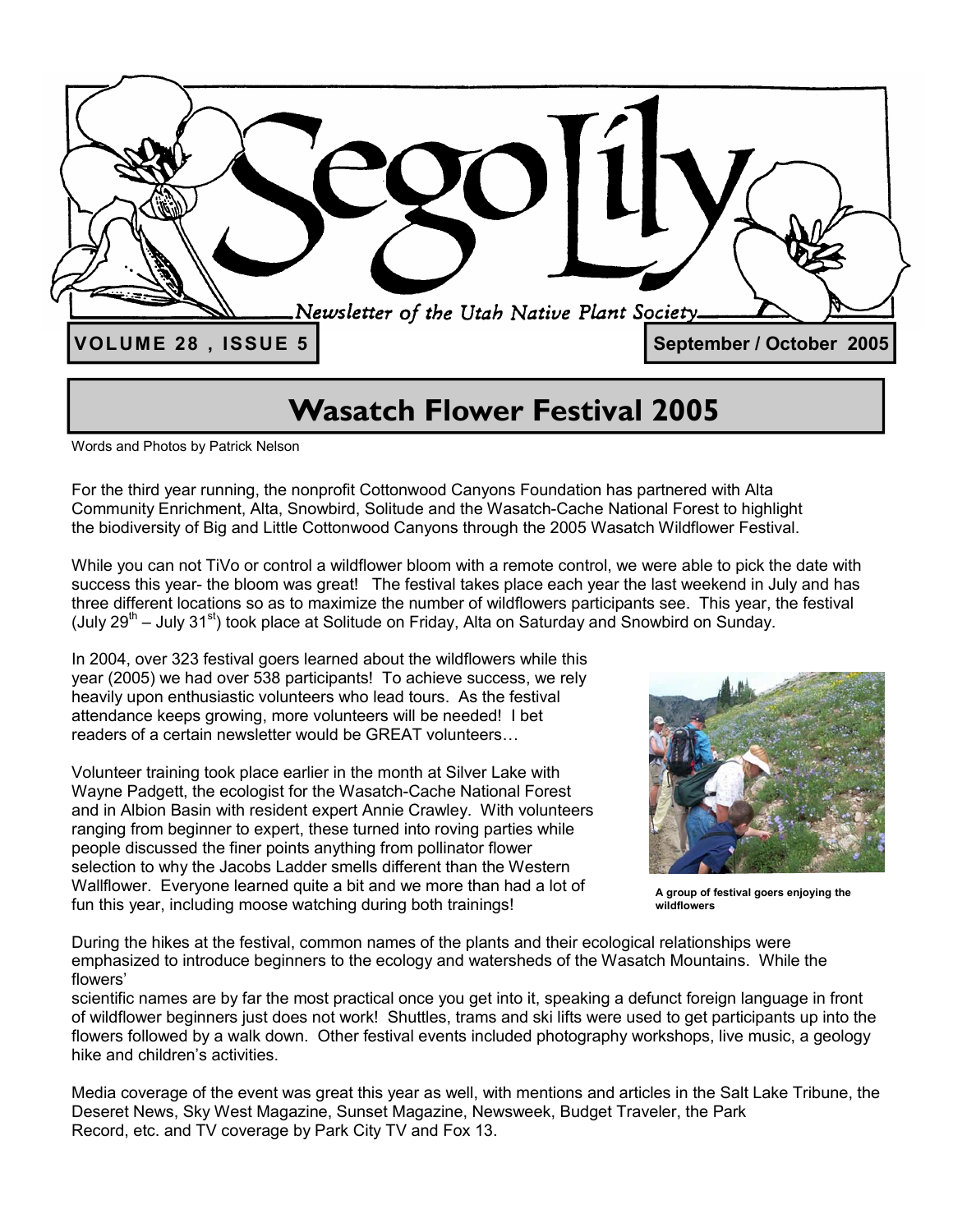All in all, the point of the festival is not to promote recreation in the mountains, but to educate those already



inclined to head up about the existing biodiversity and how to take care of it. What better way than to talk about the flowers? More information about the festival can be found online at **www.wasatchwildflowerfestival.org.** See you next year!

The Cottonwood Canyons Foundation is a nonprofit organization with mission of "Working to maintain and improve the environmental health of Big and Little Cottonwood Canyons through public education and stewardship." Working with the US Forest Service, Salt Lake City Department of Public Utilities, Alta, Brighton, Snowbird, Solitude etc, the nonprofit has many different projects. Aside from the Wasatch Wildflower Festival, it also maps noxious weeds and does other educational efforts such as winter snowshoe fieldtrips. Donations are welcome! Online at **www.cottonwoodcanyons.org Richard Middleton and cub scounts** 

## **WRIGHT FISHHOOK CACTUS IN WESTERN UTAH TO REMAIN AS AN ENDANGERED SPECIES**

The U.S. Fish and Wildlife Service announced on August 3, 2005 that the Wright fishhook cactus remains listed as endangered under the Endangered Species Act.

When first listed in 1979, five scattered cactus populations were known. Since then, large scale surveys have shown increased range and distribution of the species. However, overall the species is experiencing a population decline with fewer offspring surviving until they reach full maturity and reproductive age. Such factors as cactus borer beetle predation, cattle trampling and crushing by off-road vehicles contribute to the loss of the plant.

The Service was petitioned by the National Wilderness Institute in 1997 to de-list the Wright cactus due to "original data error." However, no data or new information was provided with this petition, as required, as rationale for a request to remove a species from the ESA list. Present data available to the Service at this time indicates further decline of the Wright fishhook cactus.

A 60-day comment period, which closes October 3, 2005 is open for the public to provide any information they may have on the cactus. Data, information, written comments and materials, or questions concerning this petition and finding should be submitted to the Field Supervisor, Utah Ecological Services Office, U.S. Fish and Wildlife Service, 2369 West Orton Circle, Suite 50, West Valley City, UT 84119, Attention: Wright's Fishhook Cactus.

To read the full release go to **http://www.unps.org** click on the news link and then click more information

For more information about the U.S. Fish and Wildlife Service, visit their home page at **http://www.fws.gov**



## *September/October* 2005

| <b>Wasatch Flower Festival: P1/</b> | Wright Fishhook Cactus Remains Endangered : P2                  |
|-------------------------------------|-----------------------------------------------------------------|
| Natives in the News: P3             | Last Board Meeting for Terri Williams & Calendar of Events : P7 |
| FTI: P8                             | <b>Wipe Your Feet: P9</b>                                       |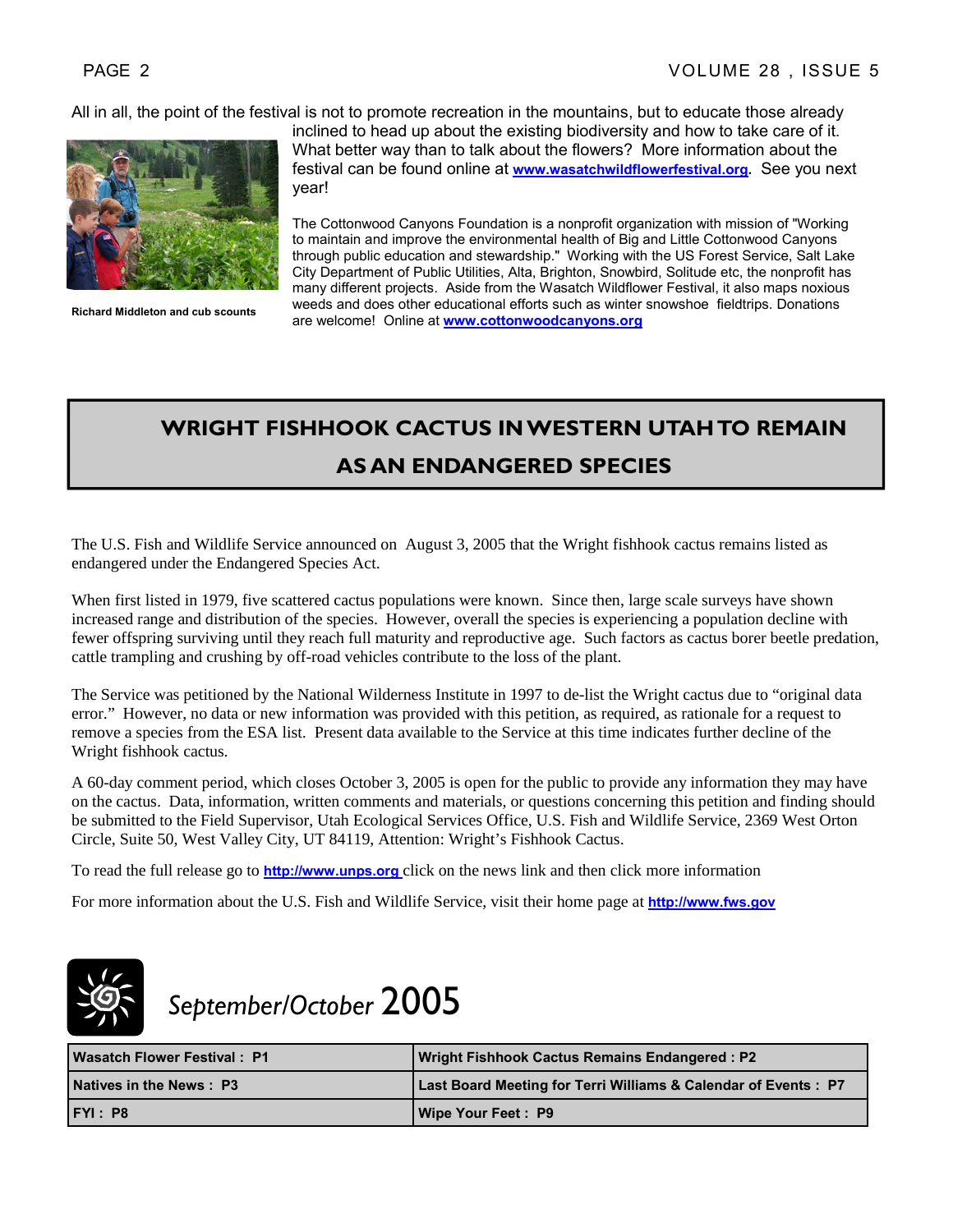## **Natives in the News**

These articles are re-produced with permission from the authors, thank you to Geoffrey Fattah, and Jeremy Twitchell of the Deseret News and Brett Prettyman of the Salt Lake Tribune. Research by Kelly McNulty

## **Bees under seige: Mites munch on Utah insects**

**By Geoffrey Fattah** Deseret Morning News

 LOGAN — The honeybee is not only Utah's official insect, admired for its inspiring knack for hard work, but its home, the hive, is emblazoned as the state's symbol.

But now, Utah's beloved honeybee is under siege by an enemy that is threatening to wipe out beehives from not only Utah but from across the country.

 The critter in question is officially known as Varroa jacobsoni Oudemans, or commonly known as the Varroa mite.

The tiny bloodsucking insect was first discovered in Java, an island in the Indian Ocean, more than 100 years ago. Since that time, it has infected beehives throughout Asia and hit the United States in the '80s via import of honeybee queens.

For years, beekeepers have controlled Varroa infestations using certain pesticides that do not harm bees. But scientists say new strains of mites, resistant to pesticides, have spread since winter — and with disastrous results. Reports by entomologists nationwide show that over the past six months an estimated 50 percent of beehives in the United States were wiped out, spelling potential disaster for fruit and nut growers. In California, which is responsible for more than 80 percent of almond production worldwide, they are predicting a global almond shortage due to the bee loss.

"The bee industry is estimating as many as 50 percent of the hives were lost," of the some 2.6 million hives in the United States, said lead USDA bee entomologist Rosalind James at Utah State University. "Local beekeepers have reported between 35 percent to 70 percent hive loss" over the winter. James and those involved in Utah's honey and fruit industries say the impact won't be felt until next spring, but they predict it could have a serious impact on Utah's agriculture, especially those farmers who depend on honeybees to pollinate crops. Because without pollination, fruits, melons and other crops simply don't grow.

The mite, a small cousin to the tick, is about the size of a pinhead. But for a bee, it's a huge parasite. "It's like having a tick the size of a squirrel on you," James said. The mite lays its eggs in the hive chamber where the honeybee larva is and feeds off the young bee until it hatches. The adult mite then attaches itself to the already weakened bee. James said the mite can spread to many other hives within a season via male drones, who lack the hive loyalty of their sisters and will wander between different hives.

Darren Cox's family has tended bees and harvested honey for four generations. To put the last winter into perspective, Cox said he has lost about 50 percent of his bees to the Varroa mite over the past 10 years. "Last winter, we've lost another 50 percent," Cox said. He knows of another out-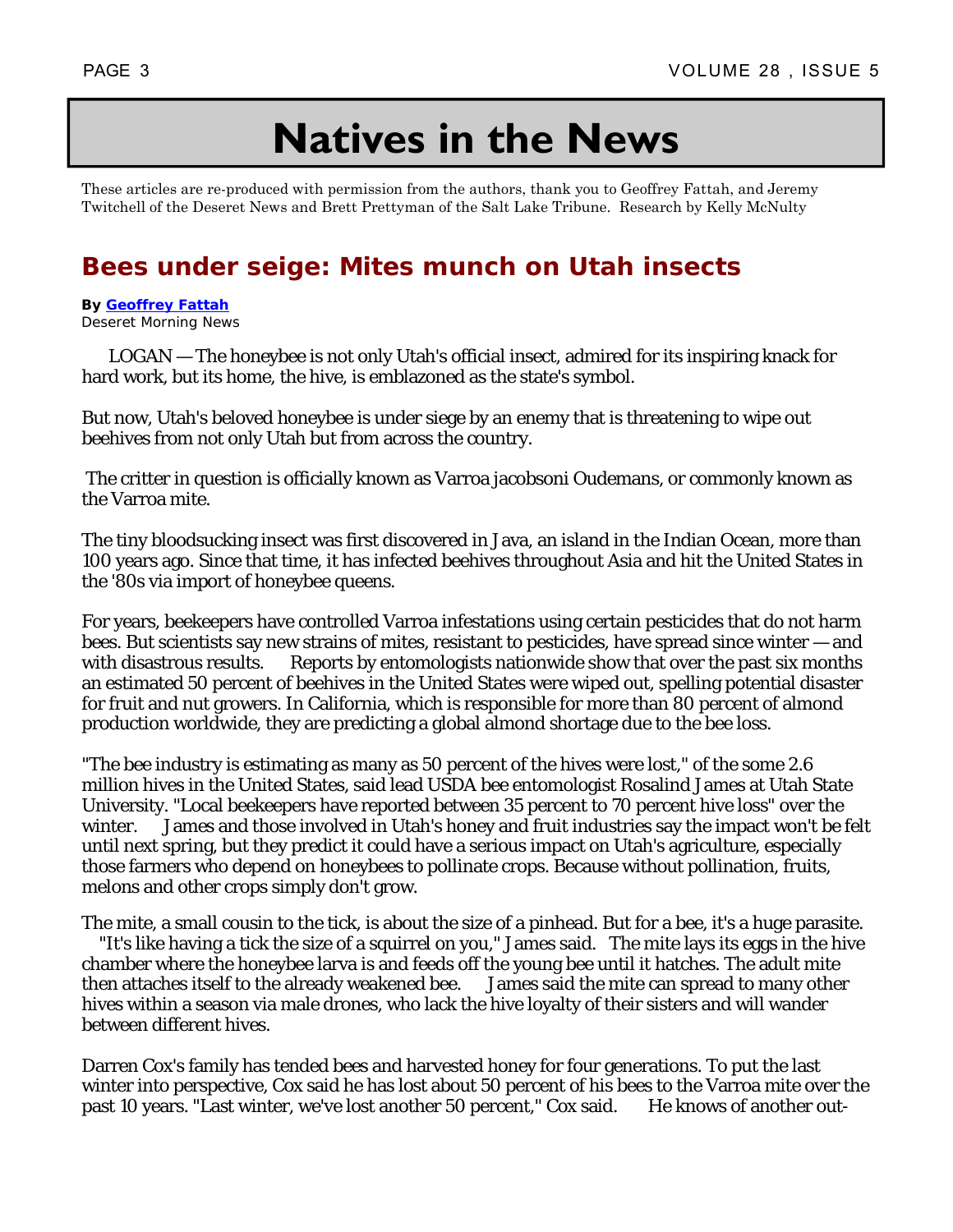of-state beekeeper who used to tend more than 6,000 hives. "They ended up with only 250 hives," he said. Cox said beekeepers have tried to rebuild their hives by splitting existing hives to start new ones. However, this leaves hives that produce less honey. Cox said his company, Cox Honey, faces a financial strain. "I'm planning on a 30 percent loss between now and January," he said. "I'm not going to be able to break even with the price of fuel this year." Cox said state agriculture officials have helped by their willingness to approve any new treatments for Varroa mite, but he has seen no emergency assistance for beekeepers.

More and more, Cox said, beekeepers find the pollination business more lucrative than farming honey, renting out their hives to fruit and nut farmers. With the growing shortage of hives, Cox said hives that used to lease for \$50 to \$60 per season, per hive, went for \$125 to \$150 per hive last year. With the 50 percent loss, Cox said beekeepers estimate that the price will break \$200 per hive next year. It's a trend that could prove devastating to Utah fruit growers as farmers in California and other states vie to have Utah hives transported to their orchards, leaving Utah farmers in the lurch. "I've had calls from Arizona, Washington and even Wisconsin, from farmers looking for hives," Cox said.

This worries farmers like sweet-cherry grower Sheldon Ercanbrack of Orem. Like almonds, cherries pollinate best with honeybees. "Honeybees are very crucial for cherries," said Ercanbrack, also a board member of the Utah Horticulture Society. He has noticed honeybees seem weaker as of late. "It's almost as if they're burned out. Over the years, the bees don't seem to work as hard," he said. Ercanbrack said his orchard relies on having about 30 hives for pollination. News of the winter fatalities worries him as a farmer and as a Utahn.

"I guess we could say that it is a concern for us all. It's kind of like if we lost the seagull, our state bird. We all kind of take the bees for granted, that they'll be around. I don't think a lot of people understand that bees are an important factor in growing fruit, and if we didn't have them, that would be quite damaging," Ercanbrack said.

James said she knows the mite won't go down without a fight. Her team of entomologists at the USU Bee Lab have been finding alternatives to honeybees as pollinators, while at the same time, finding new ways to kill the Varroa mite.

Other bee species, such as the Alfalfa Leaf-cutting Bee and the Blue Orchard Bee, have shown some promise as effective pollinators. However, both species are social, yet solitary, insects who don't live together in hives but rather tubes — and they don't produce honey. USU researches have also found that a type of green fungus has proven fatal to Varroa mite, but it has no adverse effect on bees. James said they are currently doing biogenetic tests to find a strain of green fungus that can be marketed as a treatment for mite infestation.

Cox said he is working with USU on several test hives and the results look promising. He doubts, however, that any product using the fungus will be on the market before next fall. James said untreated hives have a 75 percent to 100 percent fatality rate but only one out of six hives treated with the fungus has died. Because a pathogen instead of a pesticide is being used, the bees are less likely to develop a resistance to the treatment, he added. "I think beekeepers are proud to have the symbol of the beehive on the state flag," Cox said, but he added beekeepers will need help to keep the honeybee buzzing in Utah.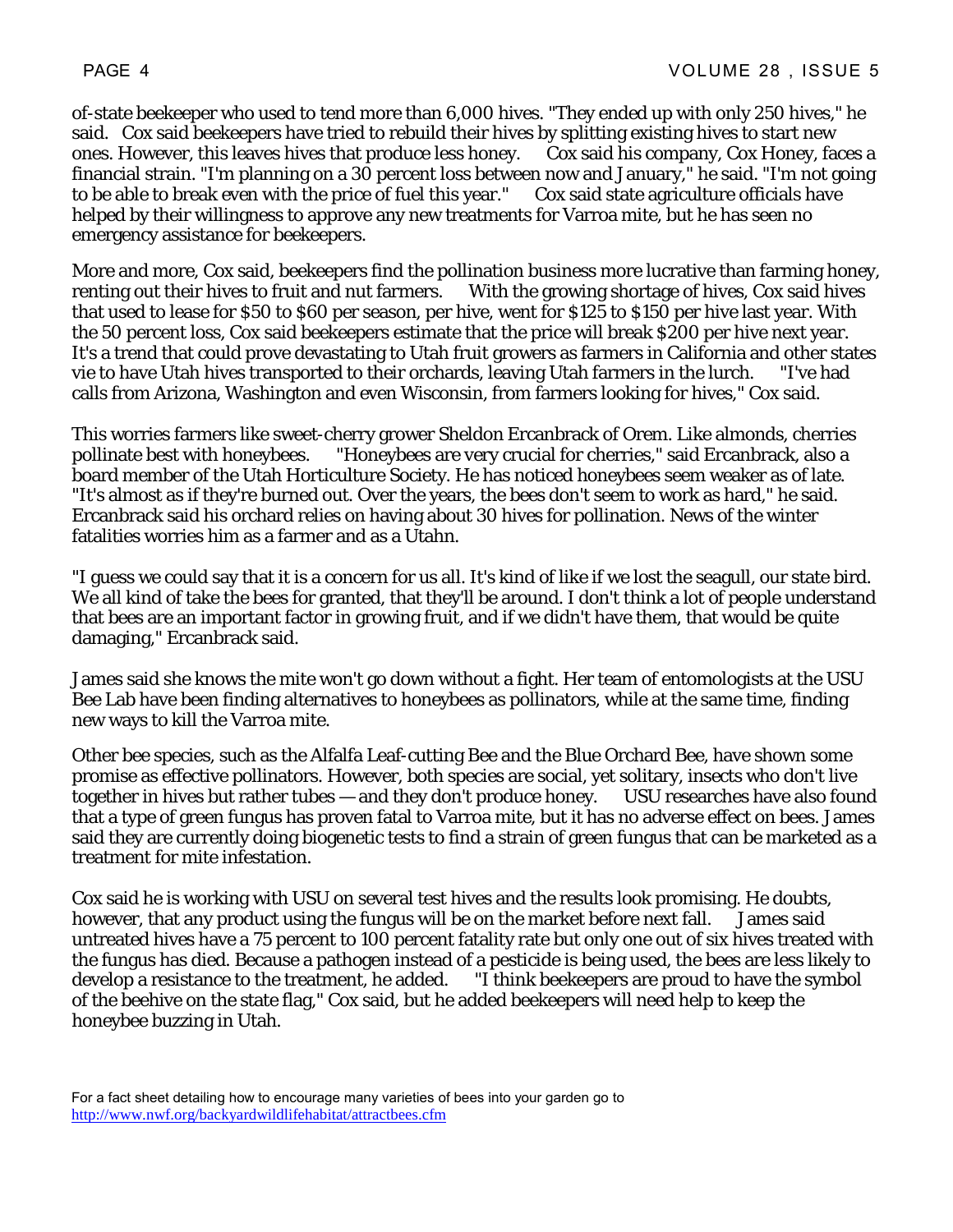## **Endangered Utah flower gets its very own lawsuit**

**By Jeremy Twitchell** Deseret Morning News

 BIRDSEYE, Utah County — A resident of this small town recently became the subject of a national lawsuit.

 The target is not a militiaman or a polygamist, or any of the other usual controversial figures that frequent rural Utah. It's a shrubby, endangered flower with a strange name, the Deseret milk-vetch. The lawsuit was filed in U.S. District Court in Washington, D.C. by the Utah Native Plant Society, the Center for Native Ecosystems and Forest Guardians. The suit requests that the Department of the Interior make the Utah Fish and Wildlife Service designate a critical habitat to protect the flower and develop a recovery plan to help it proliferate.

**The Deseret milk-vetch, or** 

*Astragalus desereticus***, grows only in an area near Birdseye, Utah County**. *Tony Frates, UNPS*

 "What's basically prompting this lawsuit is that no recovery plan has been adopted and we're basically running out of time," said Tony Frates, of the Utah Native Plant Society. The Deseret milk-vetch, or *Astragalus desereticus*, is known to grow in only one place in the world, an area of slightly less than 300 acres near U.S. 89 between Birdseye and Thistle. The groups who filed the lawsuit say urban sprawl in the area and the possible expansion of the highway pose a critical threat to the survival of the species and action must be taken.

 And while officials from wildlife services agree that the flower needs to be protected, they say the situation is not as urgent as the lawsuit indicates. "It's all just potential," said Larry England, a botanist for the agency. "Our concern for this species has been superseded by concerns for other species that are in greater danger. We do not see a great urgency (in this case)."

 When the Deseret milk-vetch was placed on the endangered list in 1999, England said wildlife services decided not to designate the area as a critical habitat for the flower (as the lawsuit requests) because doing so would offer no real additional protection. "When the flower was listed, we considered a critical habitat was not necessary for the conservation of the species," he said. "We're working on a recovery plan for the flower, and we'd like to have it done sooner than later."

 Frates said he doesn't believe the agency has been criminally negligent in its treatment of the flower, but it should have done a better job by establishing a critical habitat. "(The Deseret milk-vetch) has definitely suffered some neglect, but it's not willful or wanton neglect," he said. Frates said the problem is that state agencies receive very little funding to protect endangered species, and some species slip through the cracks as priorities are made. However, he said Congress has an additional fund set aside for instances where a court forces state agencies to protect additional species. The sad thing is that these lawsuits are almost like grant applications," Frates said. "But over the long run, the actions we take now will save taxpayers money."

 Erin Robertson is a staff biologist for the Center for Native Ecosystems, a Denver-based conservation group. She said one of the additional purposes of the lawsuit is to raise awareness concerning the Deseret milk-vetch. "Just getting people to sit down and think about how to save this flower would be helpful," she said.

 The Deseret milk-vetch was first collected and identified in 1893, then again in 1981. According to the Utah Department of Wildlife Resources, the flower grows on sandy-gravelly terrains, usually on west- or south-facing mountain slopes. Robertson said not much else is known about the flower, including why it thrives in that limited area or if it could be transplanted to another habitat. She said if the lawsuit is successful, the recovery plan would provide more information about the flower and how to save it.

 When the Endangered Species Act was passed in 1975, the Smithsonian Institution included the Deseret milk-vetch on its list of plants that should be protected, but it was left off the official list because it was believed to be extinct. Botanists rediscovered the flower in 1981, and in 1999 it was added to the endangered list.

 "We've almost lost it once before, and now that we have a good fight with public land involved, we need to do all we can to save it," Robertson said.

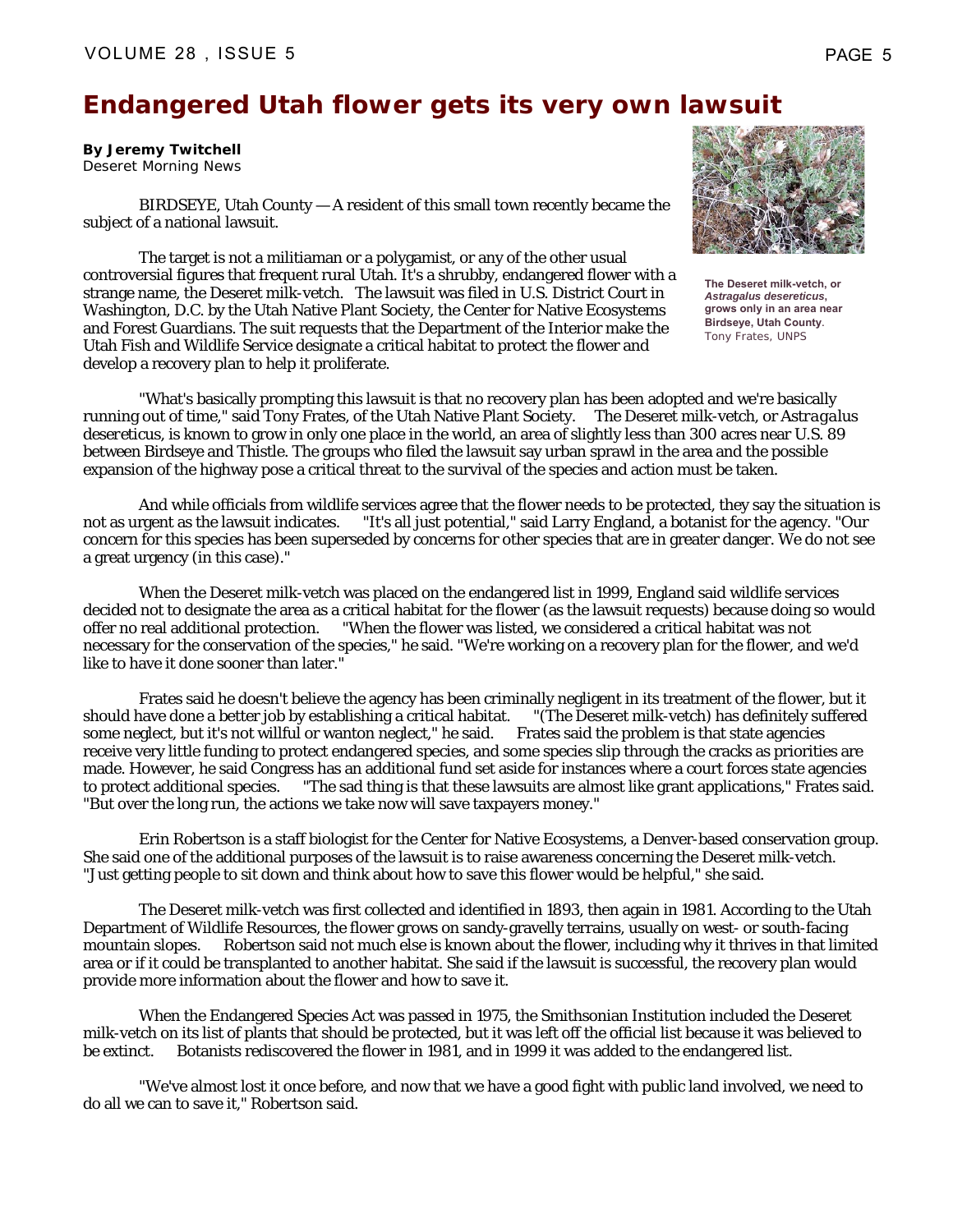This next event has already taken place but it's not too late to get up into the mountains and see the spectacular wildflower display. Brett also gives you some good locations to go to. See Patrick Nelson's review of the festival on the front page.

### **Call of the wildflower Enjoy the high-country blooms alone or hike with others at the festival**

#### **By Brett Prettyman**

The Salt Lake Tribune

Utah's high-elevation wildflower explosion is on schedule for the first week of August. Some folks expect this to be the best wildflower season in years due to excellent snowpack over the winter. Wayne Padgett, forest ecologist for the U.S. Forest Service's Wasatch-Cache National Forest, says there is no doubt the extra water is helping, but he thinks the drought also may have played a role.

"It will be an incredible year and moisture is what did it, but I believe the drought may have had



Fireweed and Aspen in Mineral Fork Canyon. (Al Hartmann/The Salt Lake Tribune )

something to do with it as well," he said. "We had six years of drought and plants under stress do everything they can to survive and place more energy into reproducing. This is speculation on my part, but I think it helps create a better bloom than if we had several years of good moisture."

**Wildflower conservation and etiquette**

Like all natural treasures on public lands, wildflowers should be protected for all to enjoy. The Forest Service offers these tips when visiting its lands or land managed by its sister agencies, the Bureau of Land Management, Fish and Wildlife Service and the National Park Service.



Blue Colombine in blossom in Albion Basin. (Al Hartmann/The Salt Lake Tribune )

Take only photographs and memories when you leave. Please, don't pick the flowers. Tread lightly and stay on the trail. Don't be afraid to ask for information on wildflowers. Get Involved by exploring volunteer opportunities on public lands.

#### **Where to see high country wildflowers**

 -- Alta's Albion Basin in Little Cottonwood Canyon -- Silver Lake boardwalk near Brighton in Big Cottonwood Canyon -- Meadows at the top of Farmington Canyon -- Tony Grove Reservoir in Logan Canyon -- Mount Timpanogos -- Bald Mountain in the Uinta Mountains -- Nebo Loop -- Ski resorts across the state (many offer summer lift service) -- Mineral Basin area of American Fork Canyon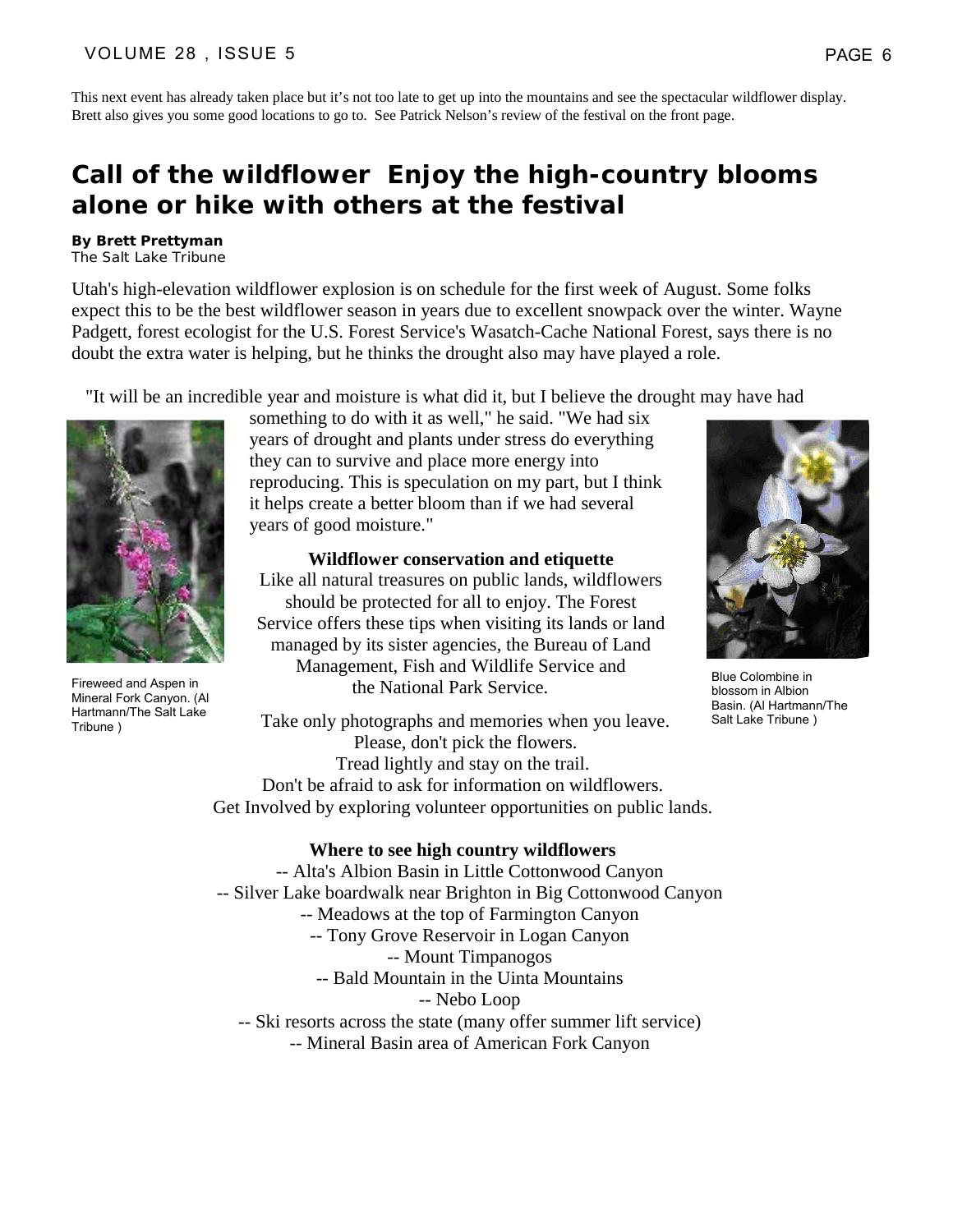## **Last Board Meeting for Terri Wiliams**



The board are very sorry to lose Terri Williams, who has been the Secretary for UNPS and makes taking the minutes look easy! Terri is moving out of State for personal reasons and we all wish her well. She will be missed!

This photo was taken in Logan Canyon at our most recent board meeting. From L-R Celeste Kennard, Gene Schupp, Terri Williams, Mary Barkworth, Bill Gray and Dave Wallace.

Photo courtesy of Jackie Freshwater.

# **Calendar of Events**

Please note that some of the August events listed *may have already taken place*. For the most up-todate events lists go to our website www.unps.org and click on the "calendar" link.

### **August**

• August 26th : Mushroom Society of Utah Annual Fall foray. The Foray runs from Friday August  $26<sup>th</sup>$  to Sunday August  $29<sup>th</sup>$  and will include a presentation by Dr. Orson K Miller Followed by field trips with Dr. Miller along the Mirror Lake Highway.

Camping at Pine Valley A Group campsite has been reserved in the Pine Valley Campground, this year it's Group Site B. Pine Valley is at mile marker 10 on highway 150.

Kids Contest : Prizes for the smallest, most colorful and most unique. Awards to be made after dinner Saturday evening which will be followed by a slide show

Informal review and discussion on Sunday

For the full Foray Schedule e-mail me at **plonghur@xmission.com** or contact

Ardean Watts at 801-581-1931 or Don Johnston at 801-942-0637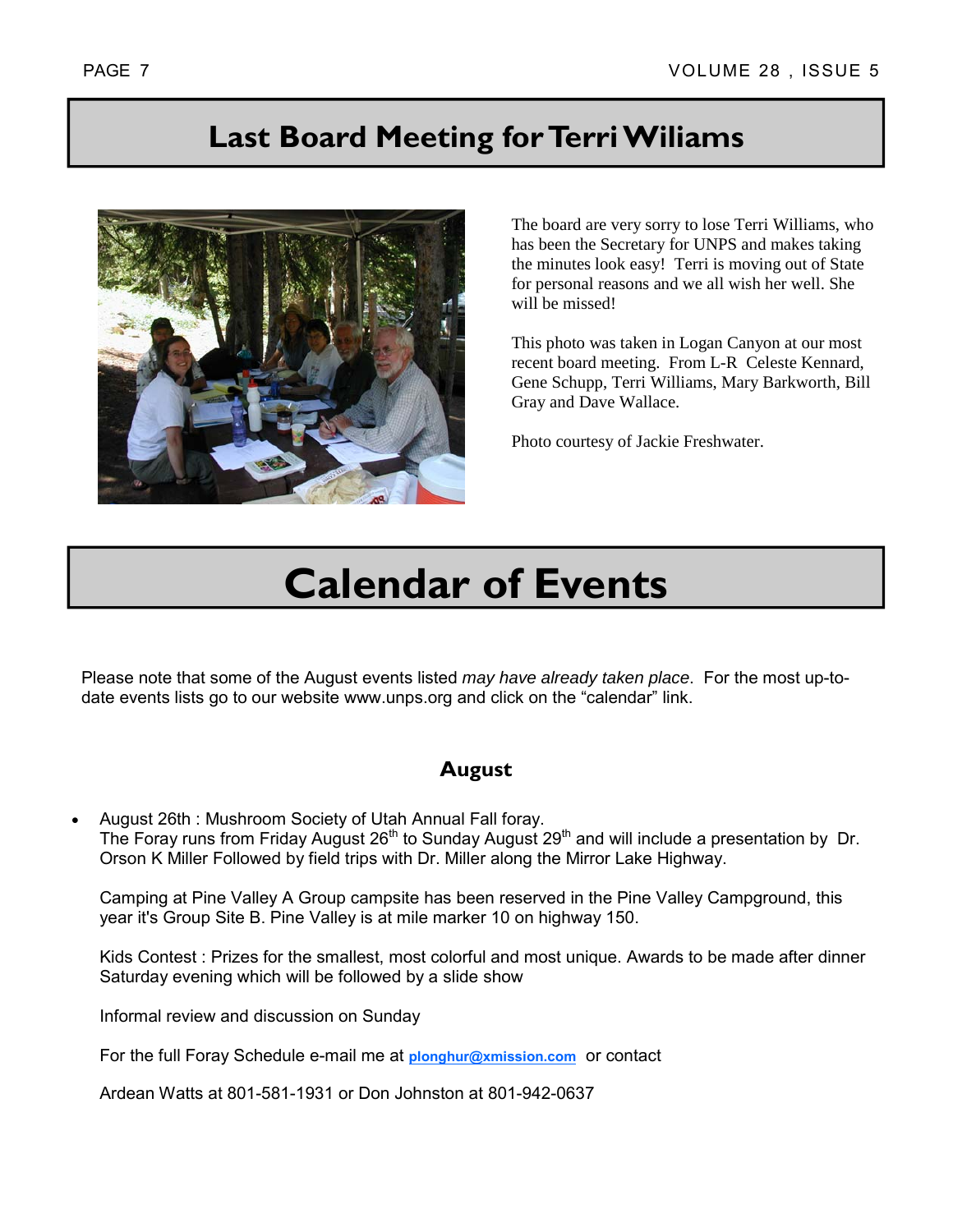### **September**

- September 10th : Jordan Valley Water Conservation District Garden Fair, 8am 2pm at the Demonstration Gardens (in the car park at the front of the building). Lots of displays and experts will be on hand for those of you wishing to "slow the flow", learn more about irrigation methods or visit the UNPS booth to learn more about the native plants of Utah.
- September 17 : Utah Valley will be holding their fall plant sale from 9am to noon. The sale locations will be 1194 Grand Avenue in Provo. Plants and seeds will be available for a wide range of native Utah species, provided by chapter members and co-operating native plant growers. Fall is a great time to establish potted plants and sow native seeds.
- September 27th : All UNPS members are invited to a lecture on global warming entitled **"Alpine Vegetation in a Changing World: Looking Down from Alaska"**  The lecture will take place at Red Butte Gardens at 7.30pm and is free to all UNPS members. The speaker will be Steven MacLean Ph.D., emeritus professor of Biology and Ecology at the Institute of Arctic Biology, University of Alaska. Fairbanks. Dr MacLean will focus on the effects of global warming as are now occurring in Alaska and the Arctic and question what can be expected to occur in the future in Utah's Alpine/Sub-alpine mountain areas. This event is co-sponsored by Marie Griffiths and the Salt

Lake Chapter of UNPS

## **FYI**

#### **Native Plants on TV**

Tune in! The National Wildlife Federation has teamed up with Animal Planet to create BACKYARD HABITAT, a new television series that makes the planet a better place for animals, one backyard at a time. Hosted by David Mizejewski of the National Wildlife Federation and TV personality Molly Pesce, each episode presents fun and simple ways to attract wildlife to your property, whether it's a balcony in the city or a large backyard. From butterfly gardens to turtle ponds to bird feeders, learn how to build, landscape and create a certified habitat at home where you can enjoy the simple pleasures nature has to offer every day. Premieres August 15 and airs weekdays at 11:00 AM E/P (that's 9.00 AM AM Utah time) through September.

#### **Salt Lake Chapter Wildflower Walks with Bill Gray**

We have had a number of informal wildflower walks, and plan to continue them about once a week into the Fall. The aim is just to get out there, enjoy this spectacular year, and learn more about the natives. Venues have included the various foothills, Mill Creek Canyon, Big Cottonwood (Mill D) and Killyon's Canyon off of Emigration.

Most recently 10 of us rode the Snowbird tram and hiked across to the summit of Mt. Baldy at 11,000 ft to see some of the alpine plants. Although it looks so bare at first, little gems keep showing up among the rocks - Mountain Death Camas (Zigadenus elegans), Moss Campion (Silene acaulis), Cushion Phlox (Phlox pulvinata), Red Sandwort (Arenaria rubella) and many others. We looked for, but couldn't locate the endemic Ivesia gordonii. Stealing the show, and not at all shy, were the Old Man of the Mountains (Hymenoxys grandiflora) and Silvery Lupine (Lupinus argenteus). They seemed to like each other's company. If you would like to be included, please contact Bill at **cyberflora@xmission.com.** e-mail is essential, as that is the only way I can contact a lot of people on short notice.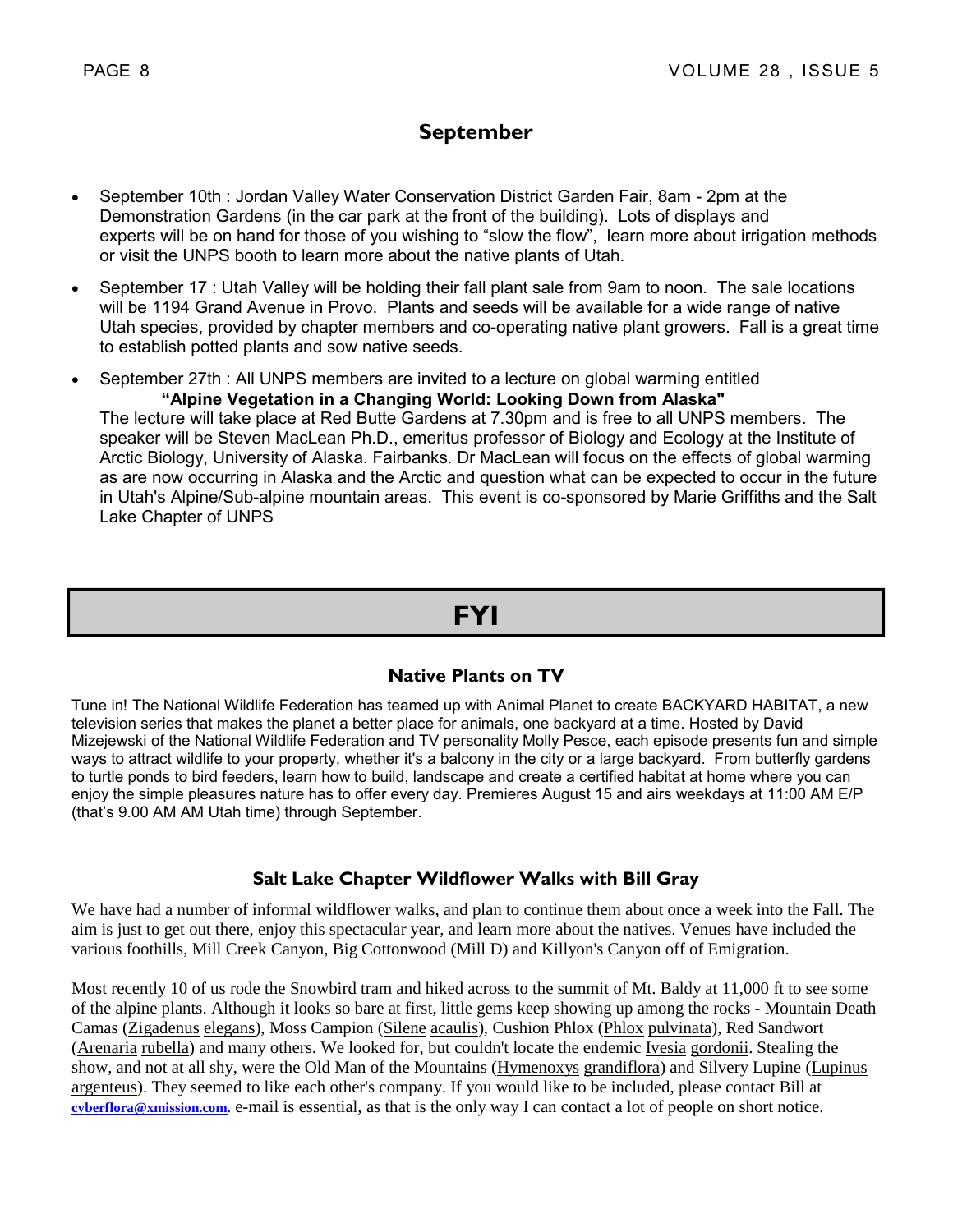#### **Autumn Buttercup Reintroduction Project**

On August 11, the Department of the Interior announced various cost share grants awarded by the US Fish & Wildlife Service under four grant programs.

In Utah, under the Private Stewardship Grants Program, a project was approved for Autumn Buttercup Reintroduction in Sevier River Valley (Garfield County) by The Nature Conservancy.

The Nature Conservancy, working with the Cincinnati Zoo and Botanical Garden, The Arboretum at Flagstaff, and Utah Valley State College, will help to prevent extinction of the endangered autumn buttercup by re-introducing plants grown in captivity through a public-private partnership.

Our congratulations go to Elaine York of The Nature Conservancy and Dr. Renee Van Buren at UVSC for making this happen!

For more information about the grants, see **http://www.fws.gov/**.

For more information about the autumn buttercup, go to

**http://www.utahrareplants.org/rpg\_species.html** and click on the link for *Ranunculus aestivalis*.

## **Wipe Your Feet!**

Excerpted from article by Ellen Jacquart, TNC Indiana Chapter, inpaws journal Summer '05

Most of you are aware of what invasive species are doing to natural areas around Utah. Many of you are actively fighting back in various ways from pulling noxious weeds to planting only non-invasive plants in your garden.

Want to know one more very simple thing you can do to help? *Wipe your feet!*

Invasive plants move around in many ways – fruits that are carried away by birds, seeds that catch on animals' fur, seeds designed to be spread by wind or water. Some of our invasive plants, though, are moved primarily by - you.

Invasive plants that have small seeds can be picked up and carried in boot treads, bike or car tires, and horses hooves. It is no secret that the first places we find invasives are by parking lots and trail heads. From there, the invasives use unwitting visitors to move their progeny further and further into the area.

To make sure you are not spreading these species, use a stiff brush to get the dirt off your boots before and after hiking in a natural area. Preferably, do this brushing in an area nowhere near the natural area, but if you're going to brush your boots at the site, try to do it over a parking lot where plants have less chance of establishing. Anything that sprouts around the parking lot will be seen and removed by the natural area manger before it can spread.